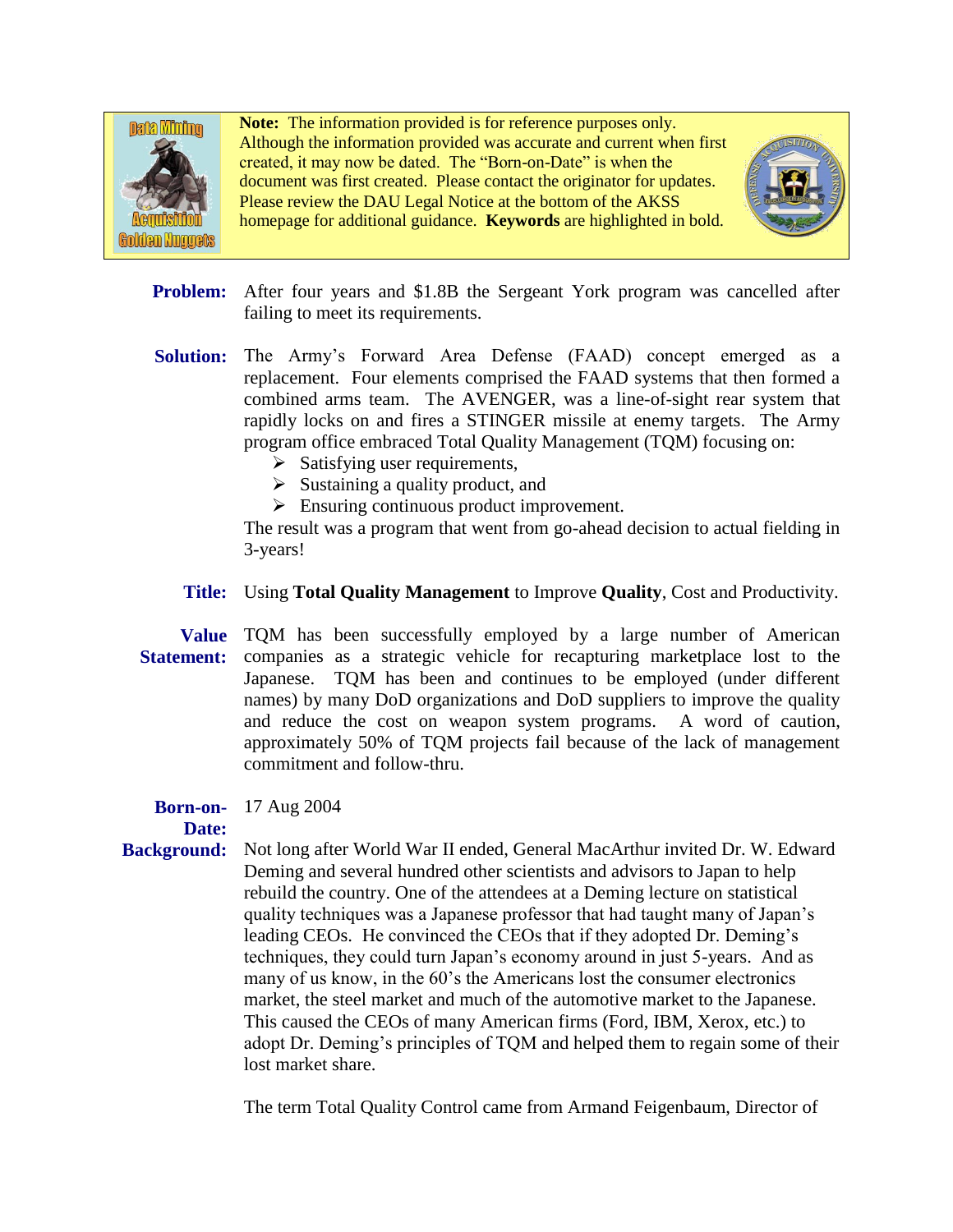Manufacturing and Quality Control of General Electric from 1958 – 68 in a book he authored in 1951.

**Discussion:** TQM is a management approach to providing highly competitive quality products and services as defined by the customer by engaging the entire organization in the use of quality statistical tools. TQM is a systematic, integrated, and organizational way of managing daily operations focused on continuous improvement in product and processes.

Several quality guru's have helped to develop what we consider TQM:

- Dr. Deming developed a set of 14 management principles and identified 7 deadly diseases for guiding management action. Deming's points focused on the need to drive out fear in an organization and not relying on inspection to ensure quality. These points include:
- 1."Create constancy of purpose to improve product and service (quality).

2."Adopt the new philosophy by management learning the responsibilities and taking leadership for change."

3."Cease dependence on mass inspection by building quality into the product."

4."End the practice of awarding business on price (move towards a single supplier for any one item)."

5."Improve constantly and forever your systems and processes."

6."Institute training on the job (job related training)".

7."Institute leadership".

8."Drive out fear".

9."Break down barriers between departments".

10."Eliminate slogans and exhortations."

11."Eliminate quotas or work standards and management by objectives."

12."Remove barriers that rob people of pride of workmanship".

13."Institute a vigorous education and self-improvement program".

14."Put everyone in the organization to work accomplishing the quality transformation".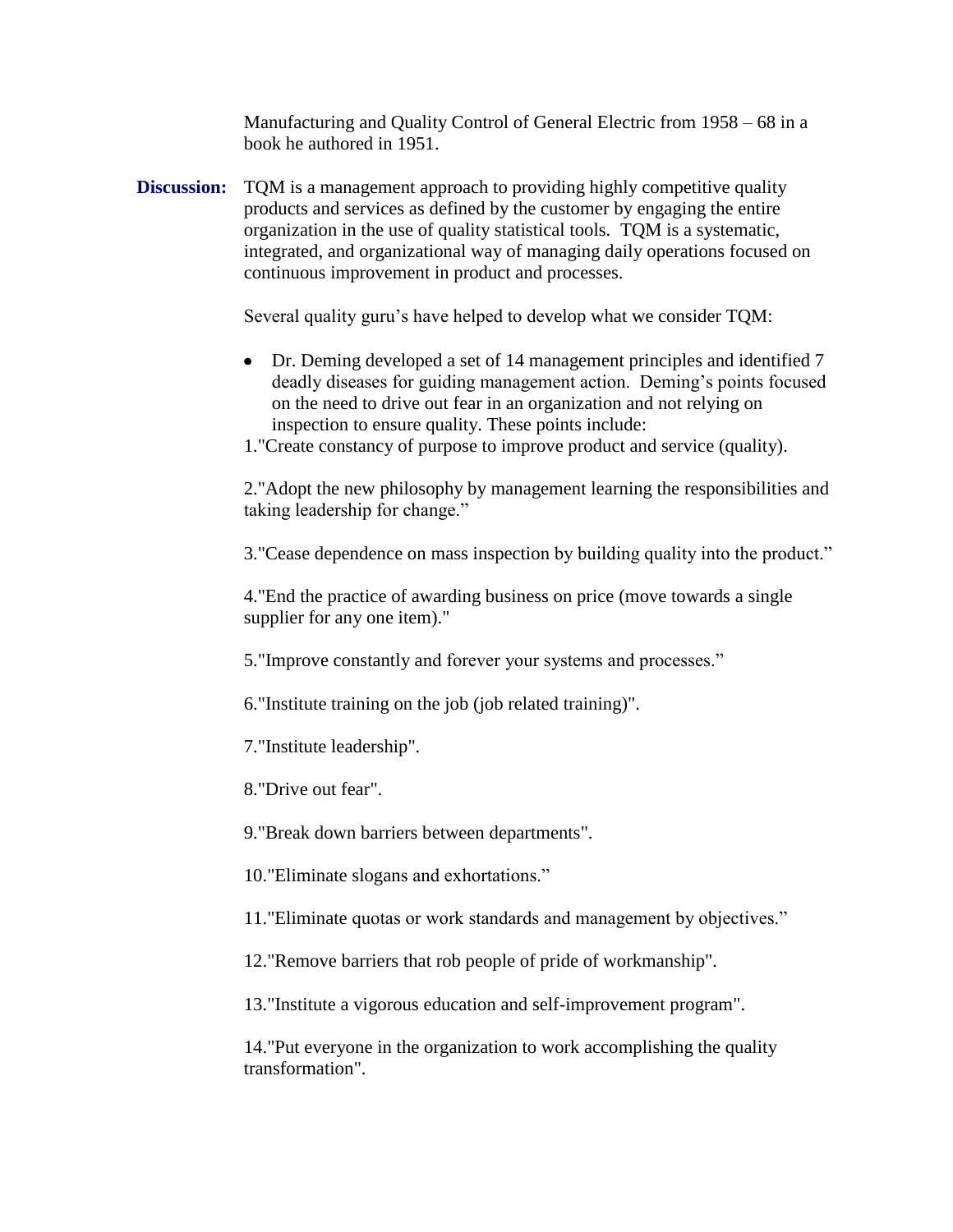- Dr. Joseph Juran developed and espoused a 15 point program that focused on a spiral of continuous improvement. He is also established the Juran Quality Trilogy that first focused on Quality Planning, then Quality Control, and finally Quality Improvement.
- Philip Crosby was probably quality's best spokesperson and popularized many of the ideas of the gurus and coined such phrases as "Quality is free," "Cost of Quality," and "Zero-Defects."
- Kaoru Ishikawa, was a student of both Deming and Juran and developed many of the tools used today to include Quality Circles, the Cause-and-Effect Diagram and the Seven Tools of QC.

**TQM Process**  One of the better TQM Process Models is Crosby's 14-Points:

- Steps: 1. Establish strong management commitment.
	- 2. Form quality improvement teams with representatives from all departments.
	- 3. Identify problems and opportunities for improvement.
	- 4. Evaluate the Cost of Quality.
	- 5. Raise the awareness of quality by all employees.
	- 6. Take action to correct problems.
	- 7. Establish an Ad Hoc Committee for the Zero Defects Program.
	- 8. Train all supervisors to carry out their part of the quality improvement program.
	- 9. Hold a Zero Defects Day to establish a new attitude.
	- 10. Encourage everyone to set improvement goals.
	- 11. Encourage employees to communicate to management the obstacles to improvement.
	- 12. Establish an awards program to recognize those who meet their goals or perform in an outstanding manner.
	- 13. Establish a senior level Quality Council to focus management attention.
	- 14. Do it all over again!

**Results:** None available.

**Benefits:** The application of TQM a weapon system program in production can result in significant reductions in cost and cycle times, and major improvements in quality, responsiveness and performance.

**Application to other programs:**



This practice is applicable on any program in which a new high-technology product is being designed, developed, produced and/or maintained.

**Key words:** Quality Management, Total Quality Management, Total Quality Control, TQM, Deming, Juran, Crosby, Ishikawa

(keywords are used to support improved search capabilities in the information repository): **Additional** [http://acc.dau.mil/simplify/ev\\_en.php](http://acc.dau.mil/simplify/ev_en.php) click on the Production, Quality and